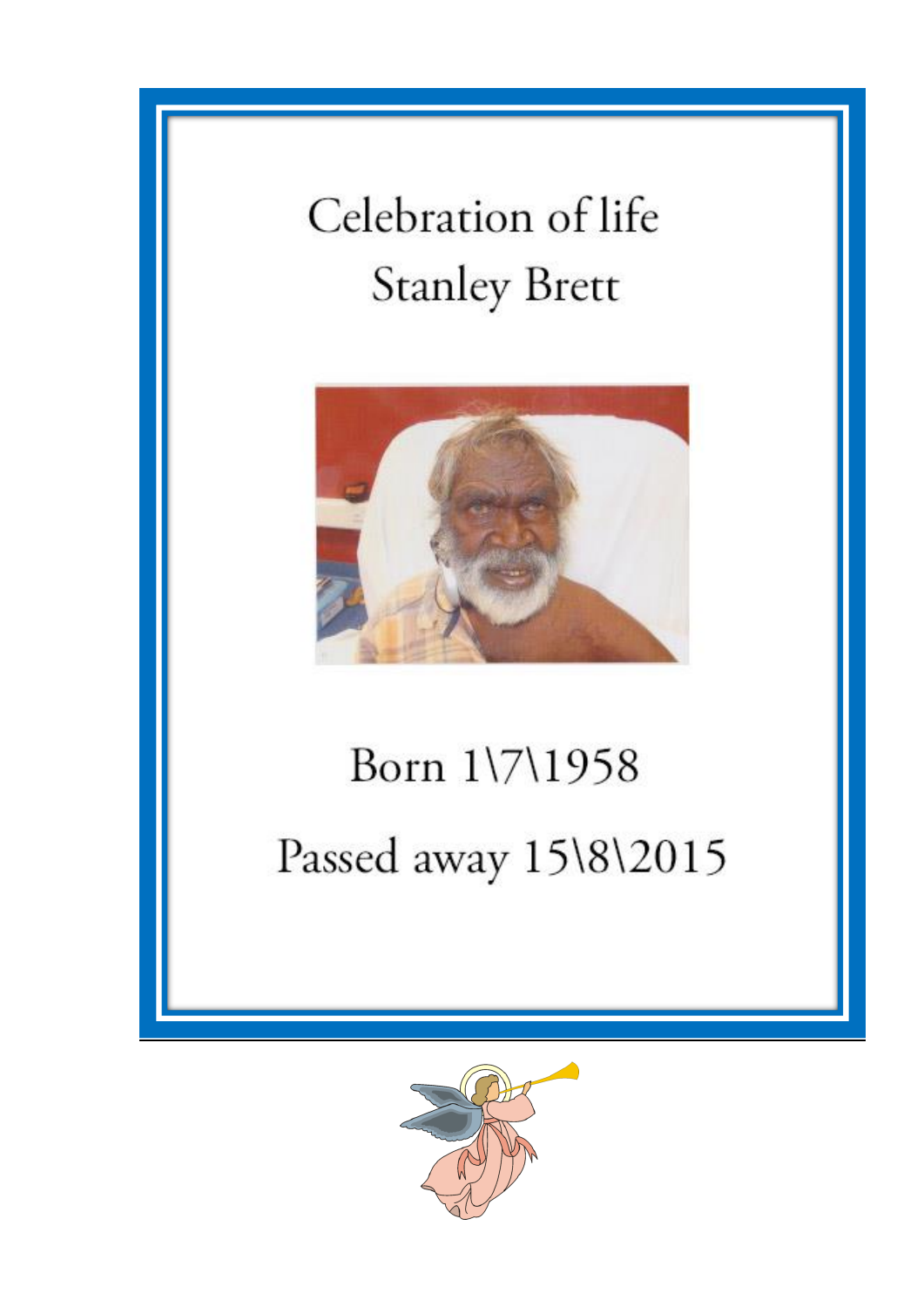**Beloved Son Of: Fred Brett and Topsy.**

**Beloved Nephew Of: Dodger (dec), Lucky (dec), Bandy (dec), Mary (dec), Tommy, Jacky, Slipper (dec), Sandy (dec), Albert (dec), Lily (dec), Ruby (dec), Leena (dec), Rosie (dec).**

**Brother and Sisters: Hilda Brett, Kathleen Brett Williams, Beatrice Baird, Lesley Baird.**

**Beloved Cousin/Brothers and Sister Of: Valena, May, Patricia, Sonny, Noreen, Queenie, Doris, Barry, Brian, Gladys, Harry (dec), Maxie (dec), Daphne (dec), Marilyn, Melissa (dec), Godfrey, Carol, Lesley, Kevin, Selma, Nancy, Jason, Bonita, Shirley, Beryl, Joanie (dec), Jennifer (dec), Ray, Lennie (dec).**

**Beloved Husband of: Susan Fowler (deceased) and Elizabeth Newscastle.**

**Beloved Step Father Of: Elizabeth, Christine, Don, Harold, Gloria, Sharon, Valerie, Rasma, Clayton.**

**Beloved Uncle Of: Pamela, Francis, Jamie, William, Jennifer, Bradley, Sinro, Liam, Elton, Bronwyn, Marcus, Dion, Vivienne, Vanessa, Jordan, Alex Warren, Nebraska, Thea, Annetten, Roslyn, Christine, Phillip, Andrew, Allison, Michael, Noel and Max.** 

**Beloved Grandfather Of: Anora, Jayzie, Jayzhia, Aarlio, Allira, Aurelia, Layla, Philicia, Donovan, Leniece, Kurt, Anthony, Trisha, Justine, Raphael (dec), Danielle, Shantaisha, Warrick, Eric, Johnny, Shaun, Rosella, Rowan, Mason, Delvyn, Shaunrana, Dion, Rickane, Rickisha, Rickarlia, Rickarl, Venita, Shemar-Ray, Shyanne and Anthony.**

**Beloved Great Grandfather Of: Sebastian, Darius, Bethania, Buddy, Aaronella, Aalliyah, Dwight, Hezekiah, Arianna, Nadal, Roman, Raphianne and Roderick.**

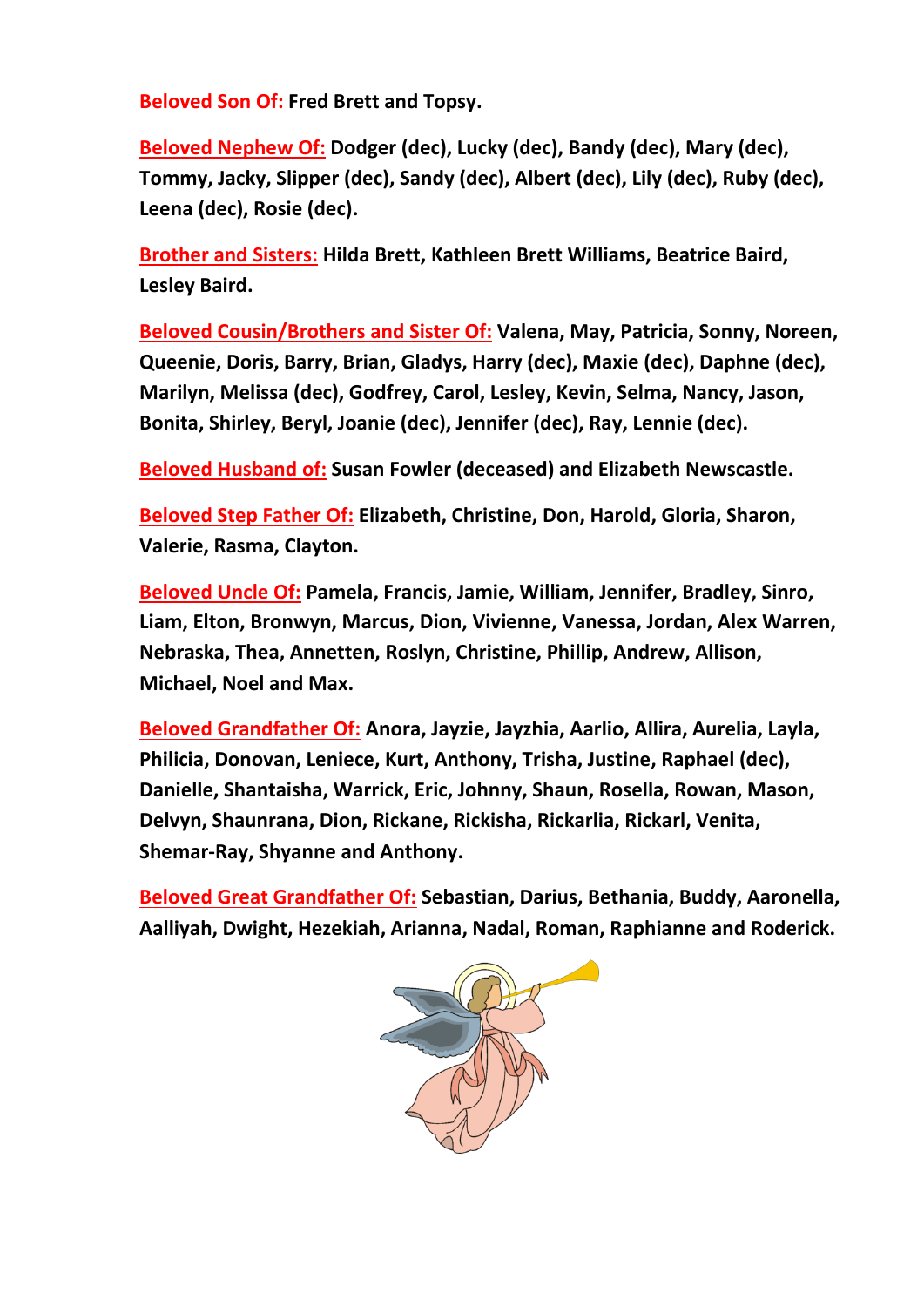## **Life Story**

Kumanji Brett was born on the 1 July 1958 at Murray Downs Station. Kumanji lived at Murray Downs Station with his Father, Mother and two sisters Hilda and Kathleen for some time. Then later moved to Neutral Junction, where his father was offered a job/work there in 1970. Kumanji spent most of his childhood at Neural Junction, where he went to Primary School and grew up along his cousin Lesley Thompson. During that time Kumanji and Lesley loved going hunting for bush tucker. Kumanji loved playing the guitar. Kumanji and Lesley would often humbug the teacher to borrow his guitar. In 1974, when Kumanji was 14 years old, he was sent by his parents, to attend Boarding School at Yirara College in Alice Springs.

Shortly after leaving boarding school in Alice Springs, Kumanji went traveling in order to find a job. His first stop was in Ali Curung where he joined The Gus Williams (dec) Band, where he played along with Phillip Peterson and Lesley Thompson. They would travel to places like, Katherine, Wave Hill and Ngukkur. Kumanji loved being a part of the band, where he would sometimes take the stage and sing songs. He enjoyed this mostly because; he got to meet different people.

In the late 1980's Kumanji moved to Tennant Creek, where he met his first wife Susan Fowler. They lived in Tennant Creek with his sister Kathy, her husband and their son Jamie for a number of years. He took care of Susan and helped raise her youngest daughters Gloria and Sharon. He also became father to all of Susan's children including Christine, Elizabeth, Don and Harold. Kumanji later became a grandfather, where he always adored his grandchildren and would often travel between Elliott and Tennant Creek to visit them all, during his time.

Around 1993, Kumanji and Susan moved to Elliott with daughter Sharon and grandson Dion. Kumanji lived in Elliott for several months, and then decided to move back to Tennant Creek. Shortly after moving back to Tennant Creek, Kumanji lost his beloved wife Susan. Shortly after losing is wife, Kumanji felt he had nowhere to go, so decided to move and live in Elliott with his Step daughter Christine and her Family.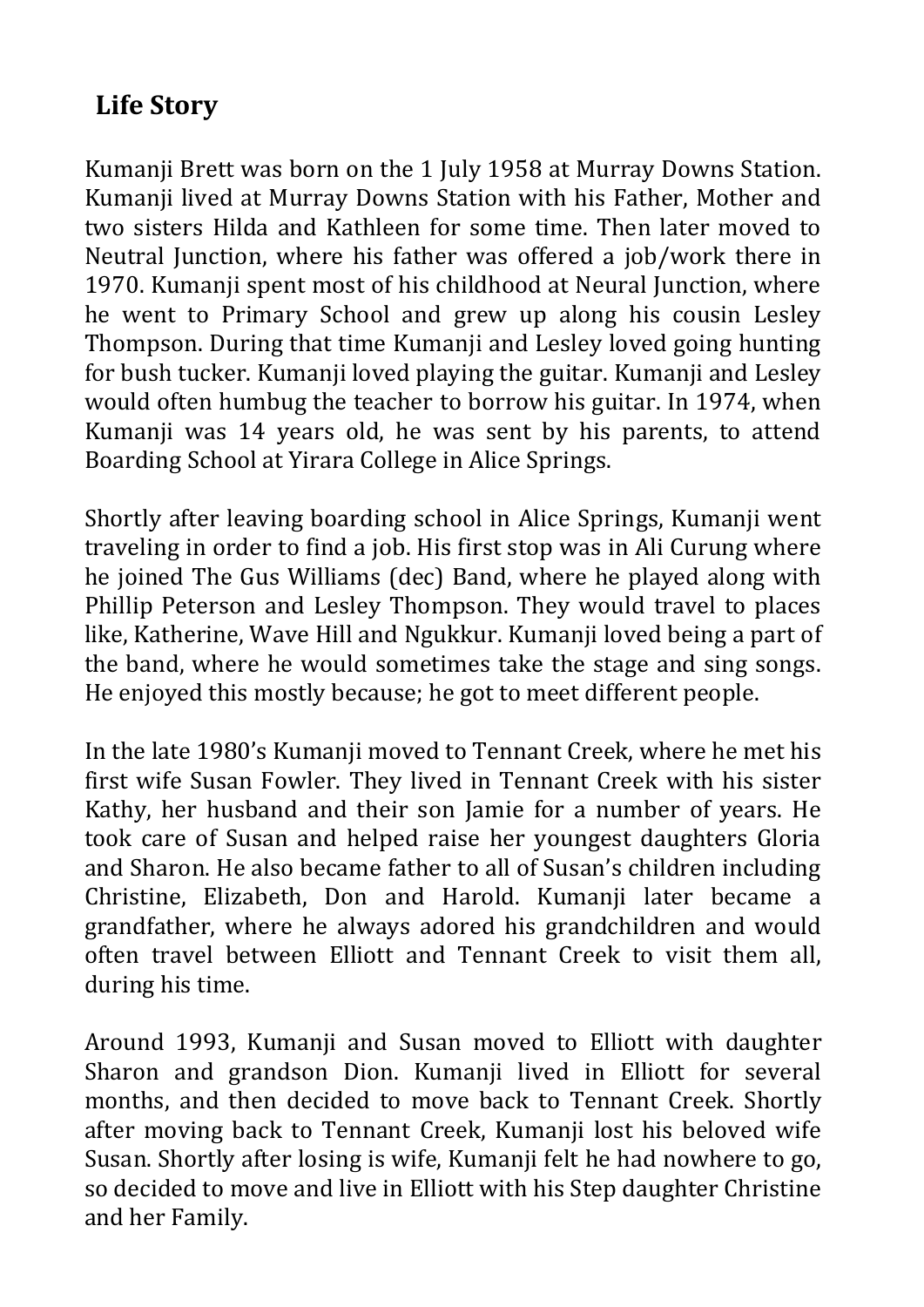While living in Elliott, Kumanji worked for Gurungu Aboriginal Council as a CDEP participant, for a number of years. Part of his job involved working and living around a lot of outstations around Elliott. The Outstations he worked in were Marla (Jingaloo), Marlinja, Powell Creek, Beetaloo (Lily Hole), Murrunji.

A lot of the jobs were mainly repairing and maintaining these places. They also did things like collecting wood, gardening and fixing cars. Kumanji really loved living in Elliott. He became a well-respected elder of the community, where he would get along very well with everyone. He was also a strong football fan, where he would always support the local Teams, the Elliott Hawks and Marla Power Football Clubs.

In 2000, He met his second wife Elizabeth Newcastle in Elliott. Kumanji also helped Elizabeth with her three children Valerie, Rasma and Clayton. Shortly after, Kumanji and Elizabeth moved to Mataranka. After living in Mataranka for quite some time, they both decided to live in Darwin. They lived in Darwin for a couple of years, before Kumanji became diagnosed with renal failure.

After finding out about his illness, Kumanji wanted to move back to Tennant Creek, to be closer to family. In 2005 Kumanji and Elizabeth got their own 2 bedroom flat 28 Grigg St. They lived there for about 7 years. Around 2014, Elizabeth and Kumanji moved to Elderado St with Valerie and her kids. Later that year, Kumanji and Elizabeth moved to the Block, just outside of Town on the Warrego Rd, while waiting on accommodation in Town. Kumanji found peace and quiet while living at the Block.

In 2015 Kumanji and Elizabeth moved to a 1 bedroom unit on Shamrock St. Kumanji wanted to still live at the block. He got sick and got evacuated to Alice Springs Hospital, where he spent the last couple of months. Kumanji was bought back to Tennant Creek on the 13th August, than sadly on the 15th August 2015, Kumanji left us to be with Our Father in Heaven.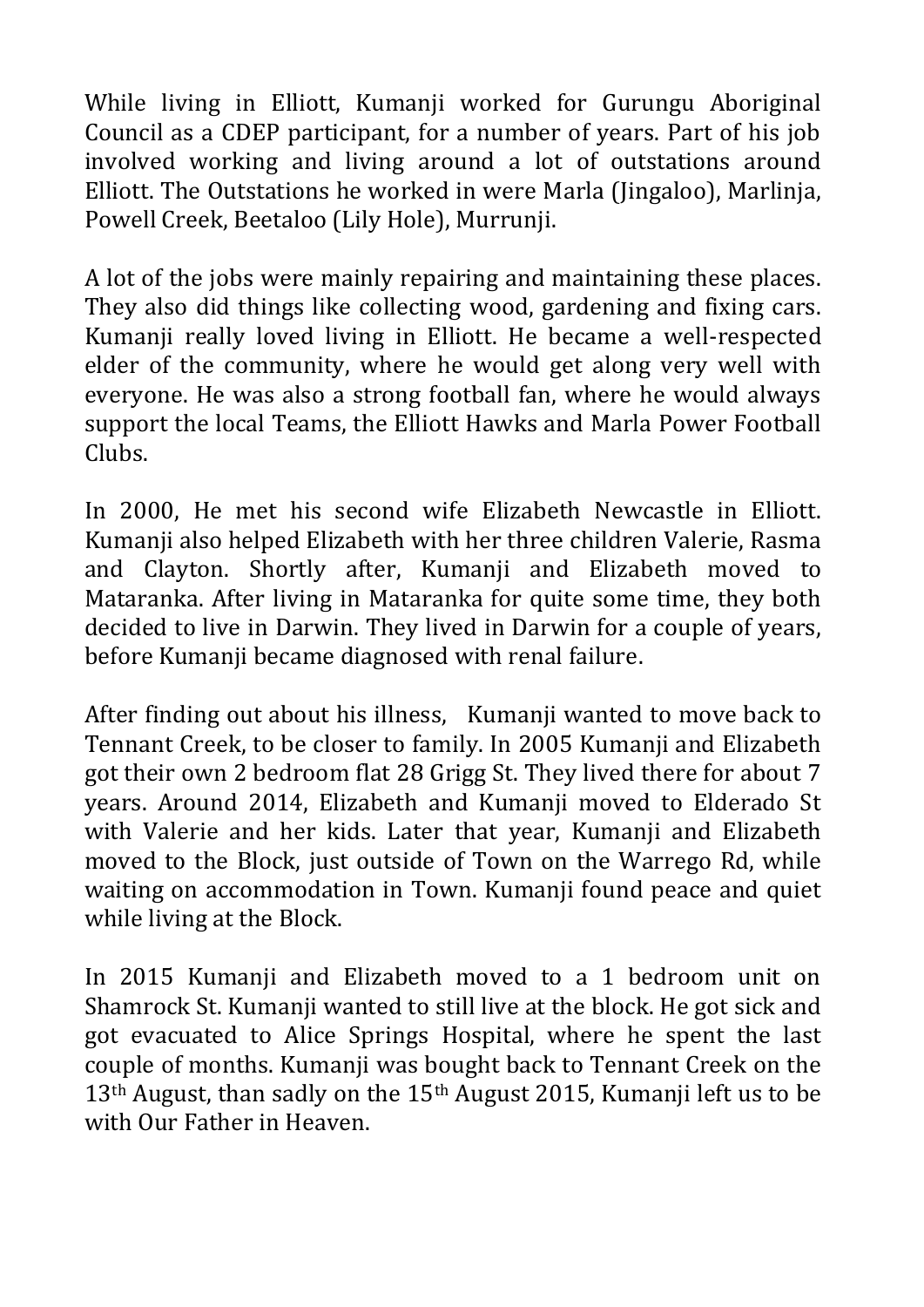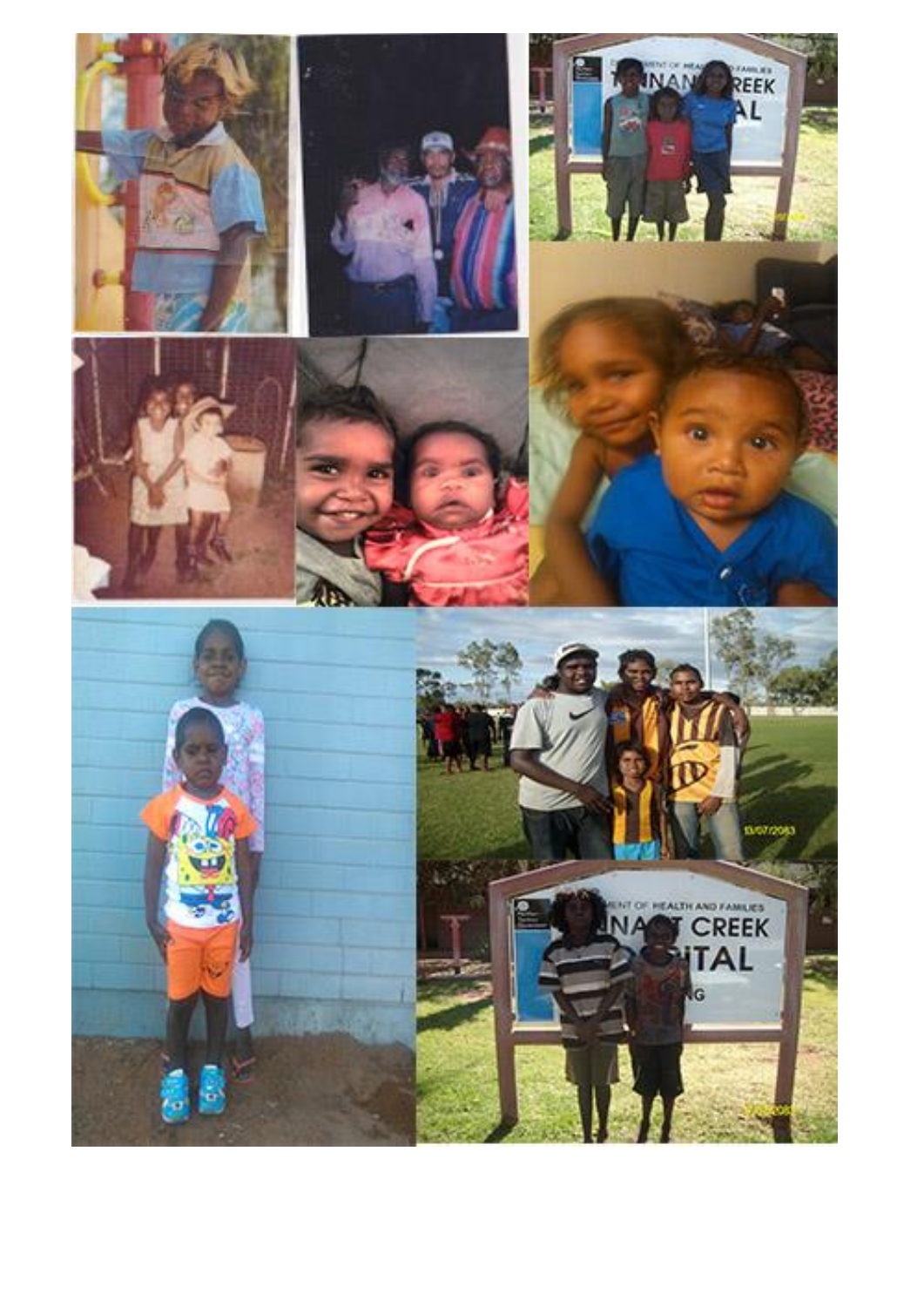## *Tribute Songs in Memory of Kumanji:*

**A Fathers Love by George Strait.**

**Evening Star by Kenny Rogers**

**Home sweet Home by Fitzroy Express.**

**Extended Families Include: Beasley, Newcastle, Fowler, Dixon, Raymond, Baird, Ross, Thomas, Grant, Benson, Bill, Thompson, Moore, Dobbs, Kelly, Janima, Haines, Wilson, Rankine, Holmes, Bailey, Peterson, Elkidra, Morton, Namina, Jones, Jackson, Brown, Rambler, Haywood, Bredd, Duggie, Corbett, Brown, Shaw, Long, Tracker, Ladd, Price, Friday, Murphy, Pope, Camphoo, Turner, Dickenson, James, Hayes, Mills, Pick, Karrer, Dinnie, Fly, Young, Small, Club, Mick, Nelson, Inkamala, Jackson.**

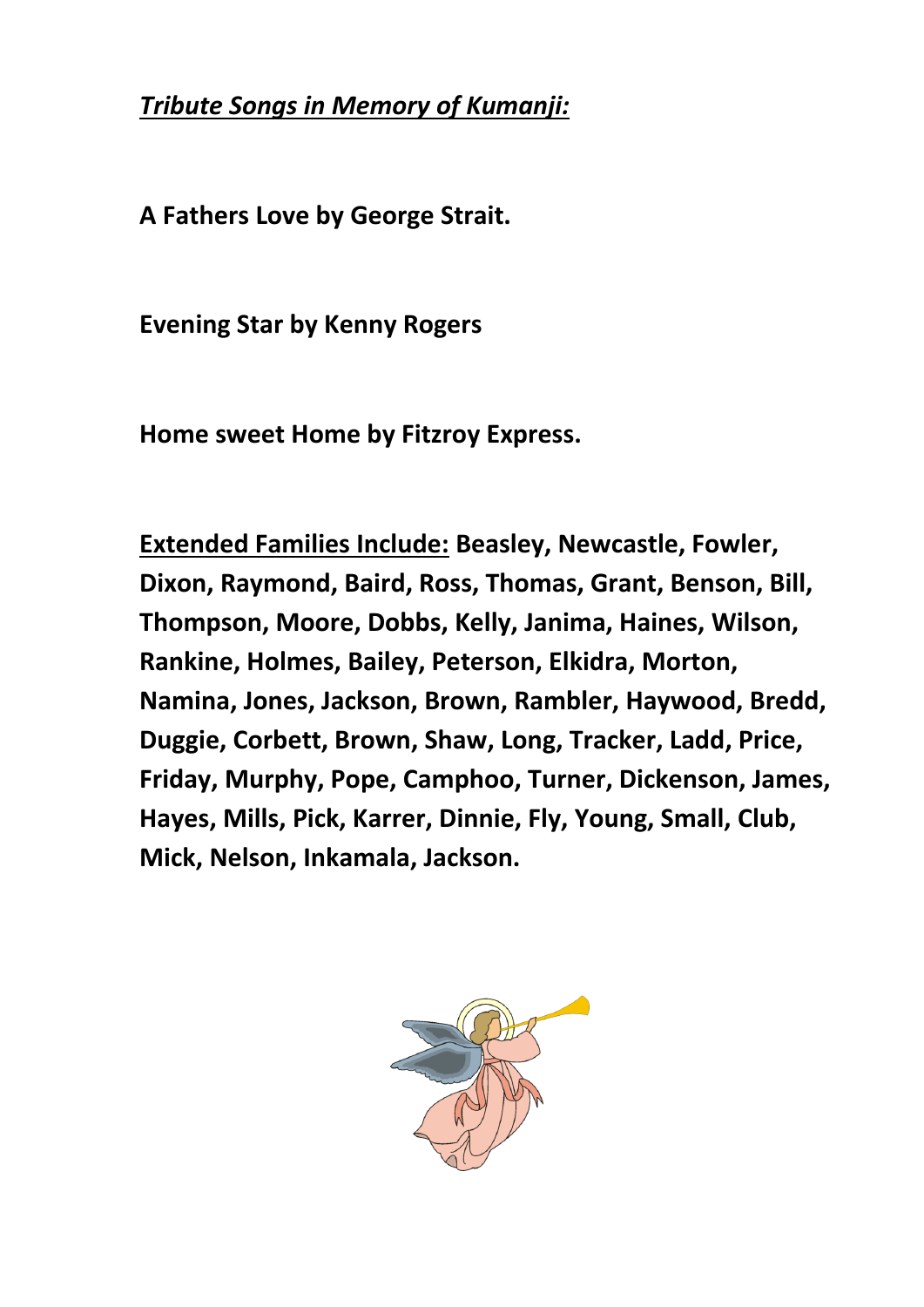*Pall Bearers:*

**Donovan Raymond Kurt Raymond Warrick Waistcoat Eric Waistcoat Jamie Williams William Williams**